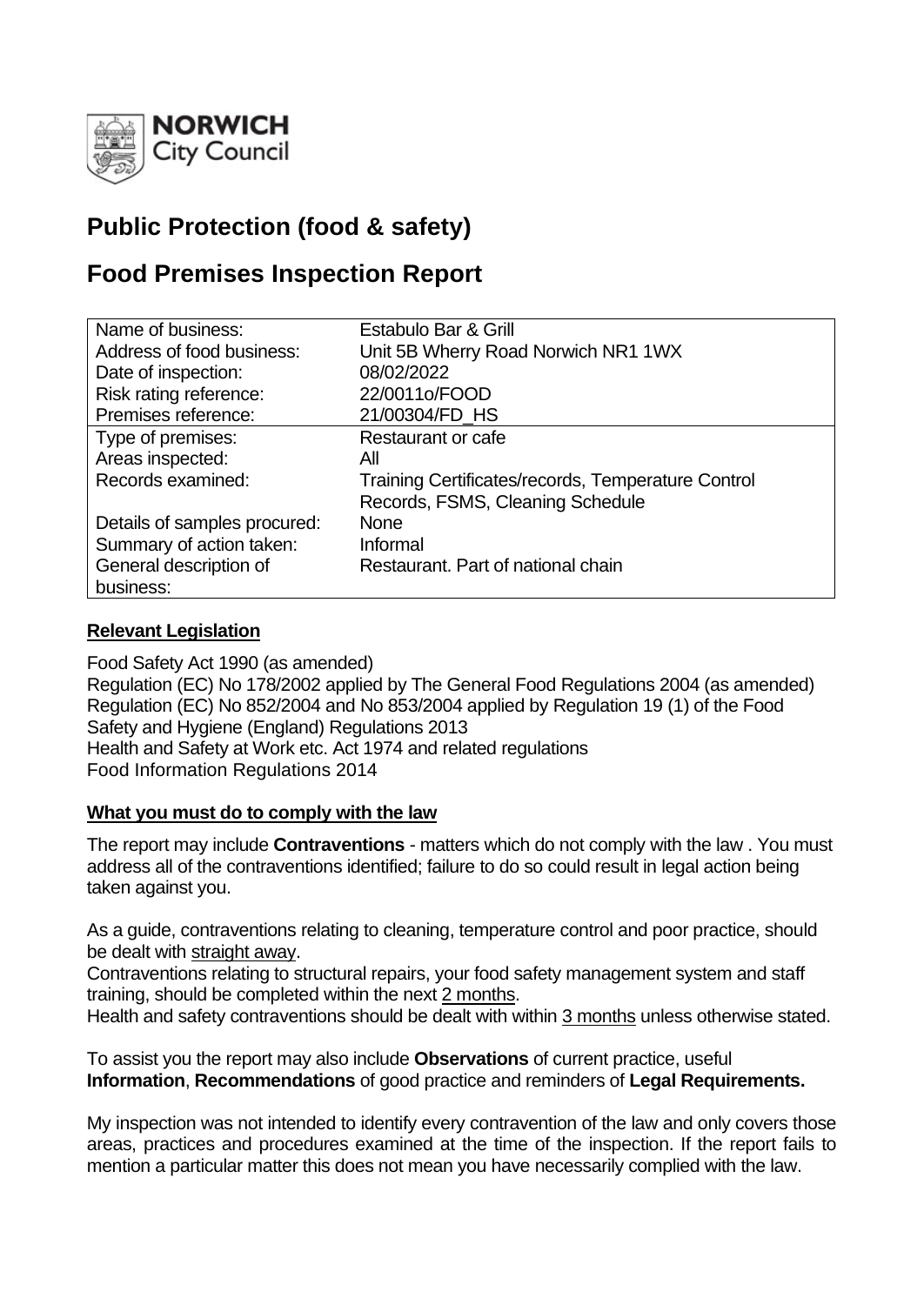# **FOOD SAFETY**

## **How we calculate your Food Hygiene Rating:**

The food safety section has been divided into the three areas which you are scored against for the hygiene rating: 1. food hygiene and safety procedures, 2. structural requirements and 3. confidence in management/control procedures. Each section begins with a summary of what was observed and the score you have been given. Details of how these scores combine to produce your overall food hygiene rating are shown in the table.

| <b>Compliance Area</b>                     |          |    |           | <b>You Score</b> |                |    |           |    |                          |  |
|--------------------------------------------|----------|----|-----------|------------------|----------------|----|-----------|----|--------------------------|--|
| Food Hygiene and Safety                    |          |    |           | 0                | 5              | 10 | 15        | 20 | 25                       |  |
| <b>Structure and Cleaning</b>              |          |    |           | $\Omega$         | 5              | 10 | 15        | 20 | 25                       |  |
| Confidence in management & control systems |          |    |           | $\overline{0}$   | 5              | 10 | 15        | 20 | 30 <sub>1</sub>          |  |
|                                            | $0 - 15$ | 20 |           |                  | $35 - 40$      |    | $45 - 50$ |    |                          |  |
| <b>Your Total score</b>                    |          |    | $25 - 30$ |                  |                |    |           |    | > 50                     |  |
| <b>Your Worst score</b>                    | 5        | 10 | 10        |                  | 15             |    | 20        |    | $\overline{\phantom{a}}$ |  |
|                                            |          |    |           |                  |                |    |           |    |                          |  |
| <b>Your Rating is</b>                      | 5        | 4  | 3         |                  | $\overline{2}$ |    |           |    | $\Omega$                 |  |

Your Food Hygiene Rating is 5 - a very good standard

000005

## **1. Food Hygiene and Safety**

Food hygiene standards are high. You demonstrated a very good standard of compliance with legal requirements. You have safe food handling practices and procedures and all the necessary control measures to prevent cross-contamination are in place. Some minor contraventions require your attention. **(Score 5)**

Contamination risks

**Observation** I was pleased to see you were able to demonstrate effective controls to prevent cross-contamination.

## Hand-washing

**Contravention** The following indicated that hand-washing was not suitably managed:

• no means for hygienically drying hands was available at one of the wash hand basins. This was immediately remedied when found.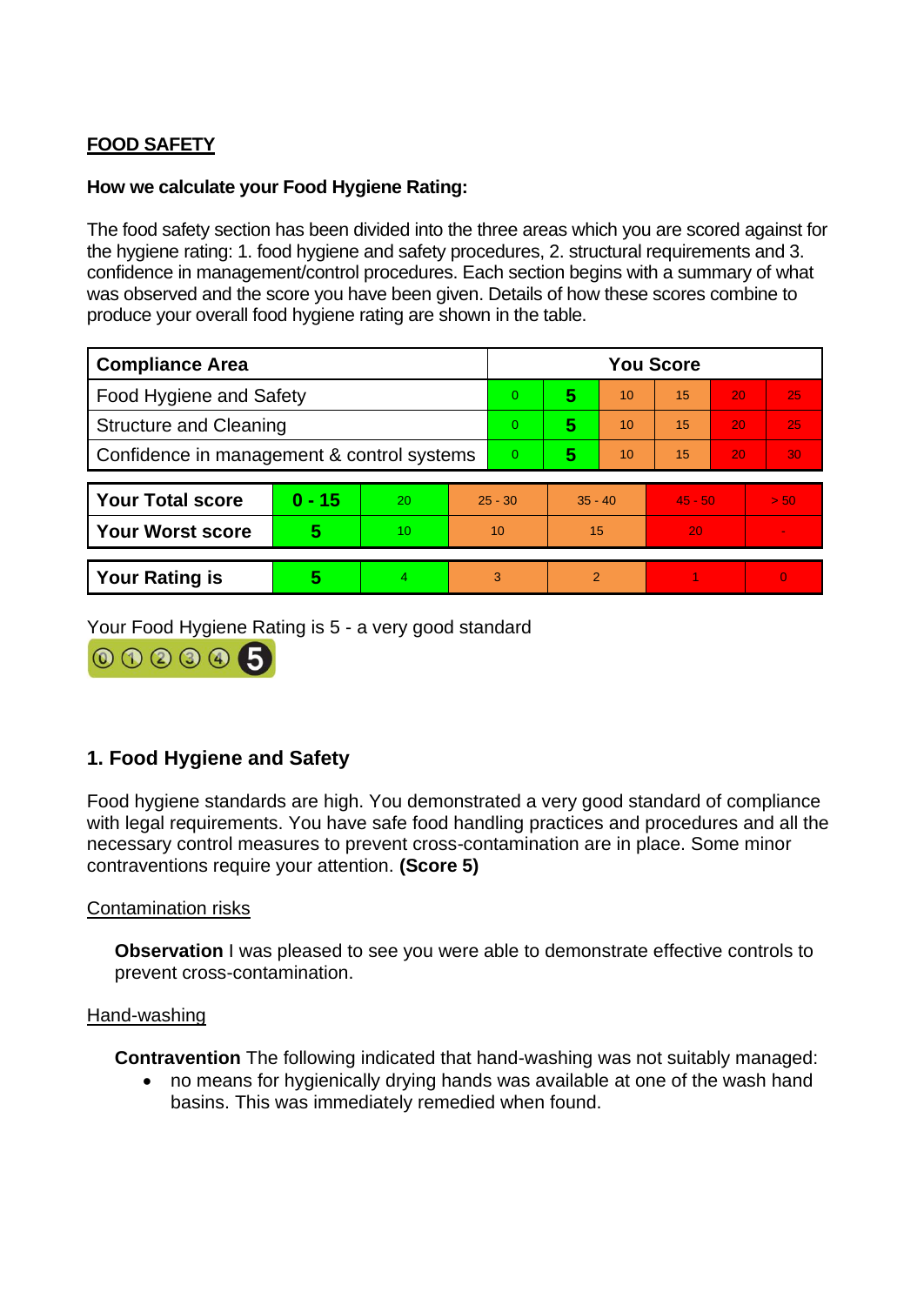## Temperature Control

**Observation** I was pleased to see you were able to limit bacterial growth and/or survival by applying appropriate temperature controls at points critical to food safety and that you were monitoring temperatures.

## **2. Structure and Cleaning**

The structure facilities and standard of cleaning and maintenance are all of a good standard and only minor repairs and/or improvements are required. Pest control and waste disposal provisions are adequate. The minor contraventions require your attention. **(Score 5)**

## Cleaning of Structure

**Contravention** The following items were dirty and require more frequent and thorough cleaning:

- floor/wall junctions
- behind and under equipment
- yellow gas pipe near wash hand basing in main cooking meat section
- unser counter freezer at main bar.
- cellar floor.

#### Facilities and Structural provision

**Observation** I was pleased to see the premises had been well maintained and that adequate facilities had been provided.

## **3. Confidence in Management**

A food safety management system is in place and you demonstrate a very good standard of compliance with the law. You have a good track record. There are some minor contraventions which require your attention.Your staff are suitably supervised and trained. Your records are appropriate and generally maintained. You have a good track record. There are some minor contraventions which require your attention. **(Score 5)**

## Type of Food Safety Management System Required

**Observation** Your SFBB/food safety management system was in place and working well. I was confident you had effective control over hazards to food.

**Observation** You were date labelling perishable foods appropriately and could demonstrate effective control over food spoilage organisms.

**Observation** You had colour-coded equipment and effective separation between raw and ready-to-eat food at all stages in your operation.